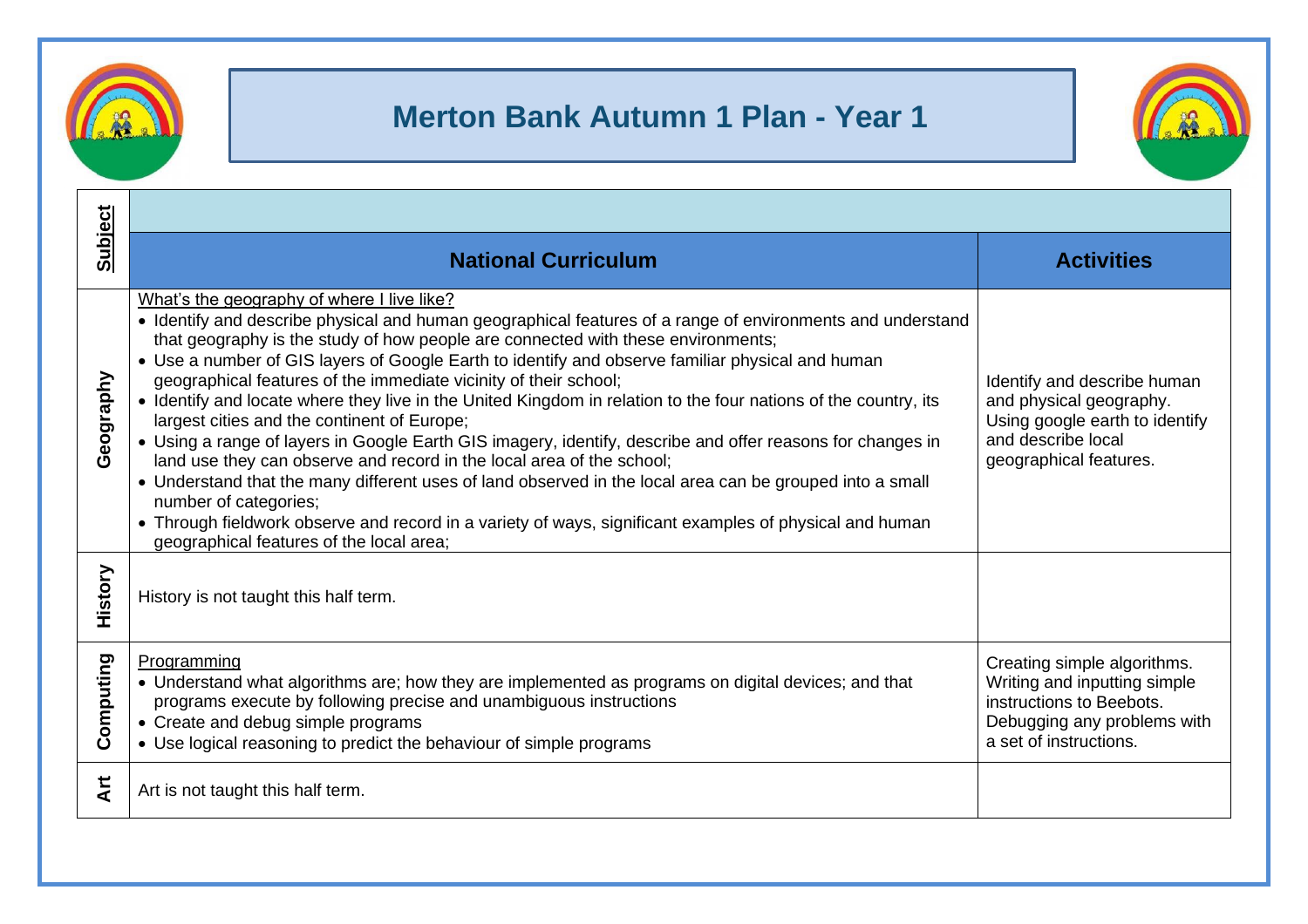| 능               | Project - A bridge or building for where I live<br>• Talk about what their product will be used for.<br>• Draw simple designs and plans.<br>• Begin to add labels / simple words and phrases to design drawings<br>• Talks about what they are going to do next when making products.<br>• Works towards a given design criteria.<br>• Can select from a range of materials.<br>• Begins to make their own cuts in materials.<br>• Talk about the positives and negatives of existing products' features.<br>• Talk about their own ideas and products against their plans, what worked and what did not. | Planning, building and<br>evaluating. Cutting and<br>sticking. Testing the strength<br>of their designs.                                                                 |
|-----------------|-----------------------------------------------------------------------------------------------------------------------------------------------------------------------------------------------------------------------------------------------------------------------------------------------------------------------------------------------------------------------------------------------------------------------------------------------------------------------------------------------------------------------------------------------------------------------------------------------------------|--------------------------------------------------------------------------------------------------------------------------------------------------------------------------|
| Science         | • Explores how to make structures stronger.<br><b>Everyday Materials</b><br>• Can distinguish between an object and the material from which it is made.<br>• Can identify and name a variety of everyday materials, including wood, plastic, glass, metal, water, and<br>rock.<br>• Can describe the simple physical properties of a variety of everyday materials.<br>• Can compare and group together a variety of everyday materials on the basis of their simple physical<br>properties.                                                                                                              | Identifying and classifying<br>materials. Collecting different<br>materials and investigating<br>their properties.                                                       |
| <b>Music</b>    | Hey You!<br>How pulse, rhythm and pitch work together.                                                                                                                                                                                                                                                                                                                                                                                                                                                                                                                                                    | Learning about pulse, rhythm<br>and beat.<br>Learning song lyrics.                                                                                                       |
| 뿐               | <b>Fitness</b><br>• I can change direction when running.<br>• I can recognise changes in my body when I do exercise.<br>• I can run at different speeds.<br>• I can show hopping and jumping movements.<br>• I show co-ordination when trying hula hoop skills.<br>• I try my hardest to keep working over longer periods of time.<br>• I use co-ordination to turn a skipping rope.<br>• I work with others to turn a rope                                                                                                                                                                               | Working on improving gross<br>motor skills that can then be<br>used in games.<br>Exercises to keep us fit and<br>healthy. Learning about pulse<br>rate and breathing.    |
| <b>SHE</b><br>൨ | What is the same and different about us?<br>• What they like/dislike and are good at<br>• What makes them special and how everyone has different strengths<br>• How their personal features or qualities are unique to them<br>• How they are similar or different to others, and what they have in common<br>• To use the correct names for the main parts of the body, including external genitalia; and that parts of<br>bodies covered with underwear are private                                                                                                                                     | Circle time discussions about<br>what makes us special and<br>unique. Learning about<br>celebrating differences.<br>Looking at what different<br>families can look like. |